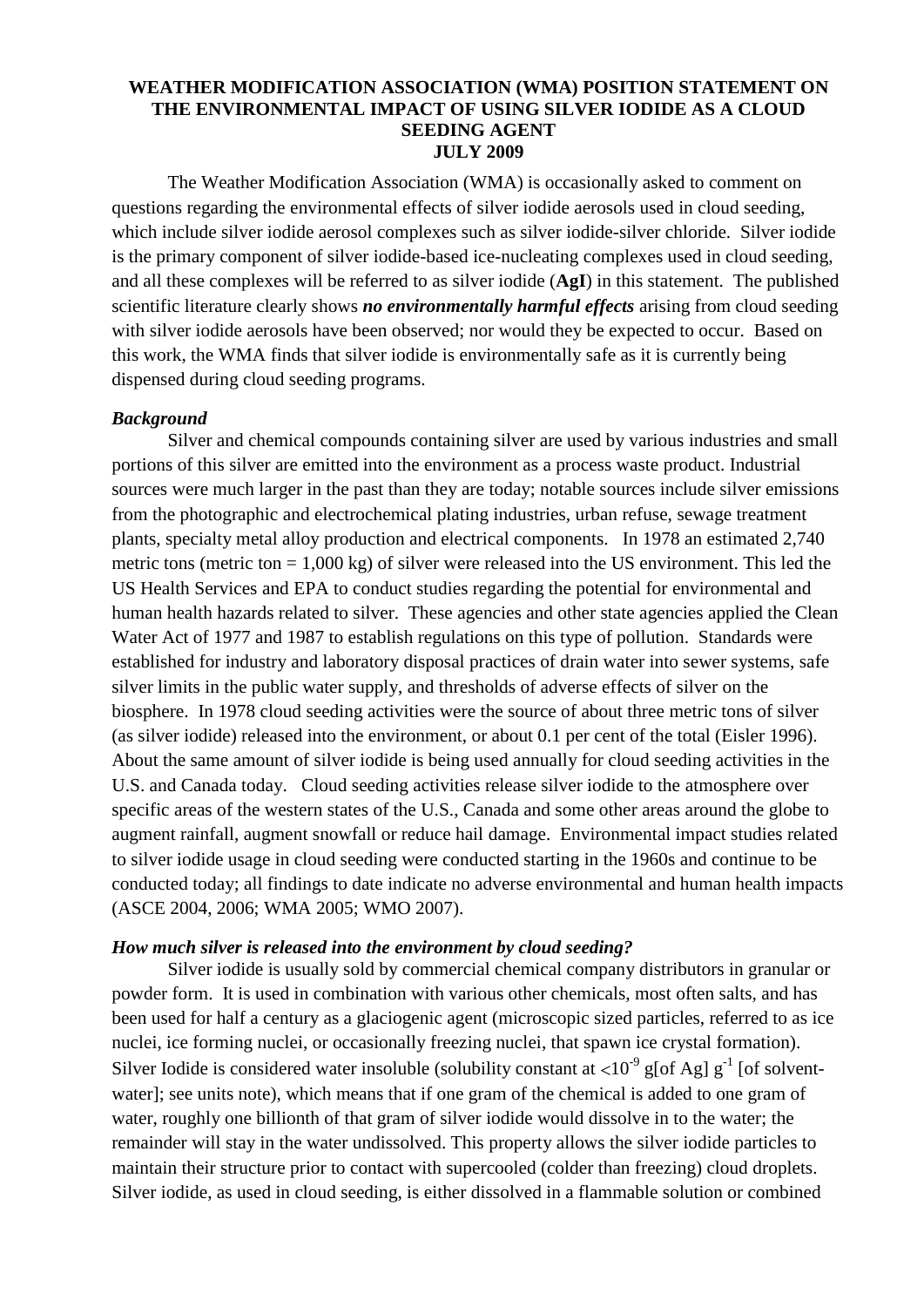with other flammable solids to produce seeding flares or other devices, which are burned to release submicron-sized, virtually invisible, silver iodide aerosol complexes into the atmosphere. These complexes are plentiful in number and increase the probability of ice crystals forming when they reach cloud environments at temperatures near or colder than the AgI ice nucleation (or crystallization) temperature threshold (about  $-5^{\circ}$ C). This is significantly warmer than the threshold of most naturally occurring ice-forming nuclei, which commonly have thresholds near - 15°C and colder.

Only small quantities of seeding material are released from individual cloud seeding generators typically in the range of 5-25 grams of silver iodide per hour from ground generators and up to a few kilograms per hour from aircraft depending on the size of the target area. Moreover, this is being done only during certain periods and locations of precipitation-producing weather systems. The reason that such small quantities can be used is that AgI dispensing systems generally produce up to  $10^{15}$  (see power of 10's note) ice forming nuclei per gram of AgI expended (e.g., ASCE 2004, 2006). This means small amounts of AgI seeding material can produce tremendous numbers of ice crystal seeds that can create ice crystals, which can grow into snowflakes. The insolubility of AgI is a crucial factor for such small particles that allows them to maintain their identity (structure) intact and not condense water (and thus lose their structure) inside a cloud droplet. Without this property there would be no cloud seeding effect.

As a metric of cloud seeding chemicals, silver concentrations have been measured in the snowpack of several cloud seeding target areas in the western U. S. The average concentrations throughout the snowpack have generally ranged from 4-20 x  $10^{-12}$  g[of Ag] g<sup>-1</sup>[of solvent-water], rarely exceeding  $100.0 \times 10^{-12}$  g g<sup>-1</sup> (Warburton *et al.* 1995a,b, 1996; McGurty 1999). Since seeding clouds could lead to rain (if snowflakes melt during their fall to earth) measurements of seeding chemical concentrations in the rainwater have also been done and found to be in similarly low concentrations (e.g., Sanchez *et al.* 1999).

## *Why is there concern about using silver iodide in cloud seeding?*

It is well established that silver in some forms can be toxic to lower organisms without being toxic to higher animals (Kotrba 1968). Numerous controlled laboratory studies have shown that silver, silver nitrate and even silver iodide when added to laboratory aquariums, even at trace levels, can be toxic to some fish and other aquatic life when exposed over long time periods; the toxicity is related to specific compounds, concentrations and other factors such as water hardness, etc (e.g., Davies & Goettl 1978). However, these laboratory conditions bear little resemblance to outdoor freshwater bodies where the mobility of any of these silver compounds is essentially zero and these compounds are rapidly converted to less toxic compounds by the presence of other chemicals found in nature. Hence, they are not freely bio-available to the environment. Laboratory results derived from biological studies cannot be taken to imply any meaningful information about silver iodide used in cloud seeding because its insoluble nature makes it nearly impossible to dissociate sufficiently or rapidly enough to ever achieve toxic levels. Meaningful evaluation must include the specifics of the chemical form of silver (i.e., ionic silver, silver nitrate, silver iodide), the quantities involved, and the chemical, even physical, nature of the environment. Hence, care must be taken when comparing the potential impact of silver iodide on the environment as used in cloud seeding programs with the impact of silver or soluble silver in laboratory settings, which are not representative of the natural environment where cloud seeding is conducted.

#### *Basis for asserting that cloud seeding using silver iodide has negligible environmental impact.*

The potential environmental impacts of cloud seeding programs using silver iodide have been studied since the 1960s. These studies have all concluded that ice-nucleating agents,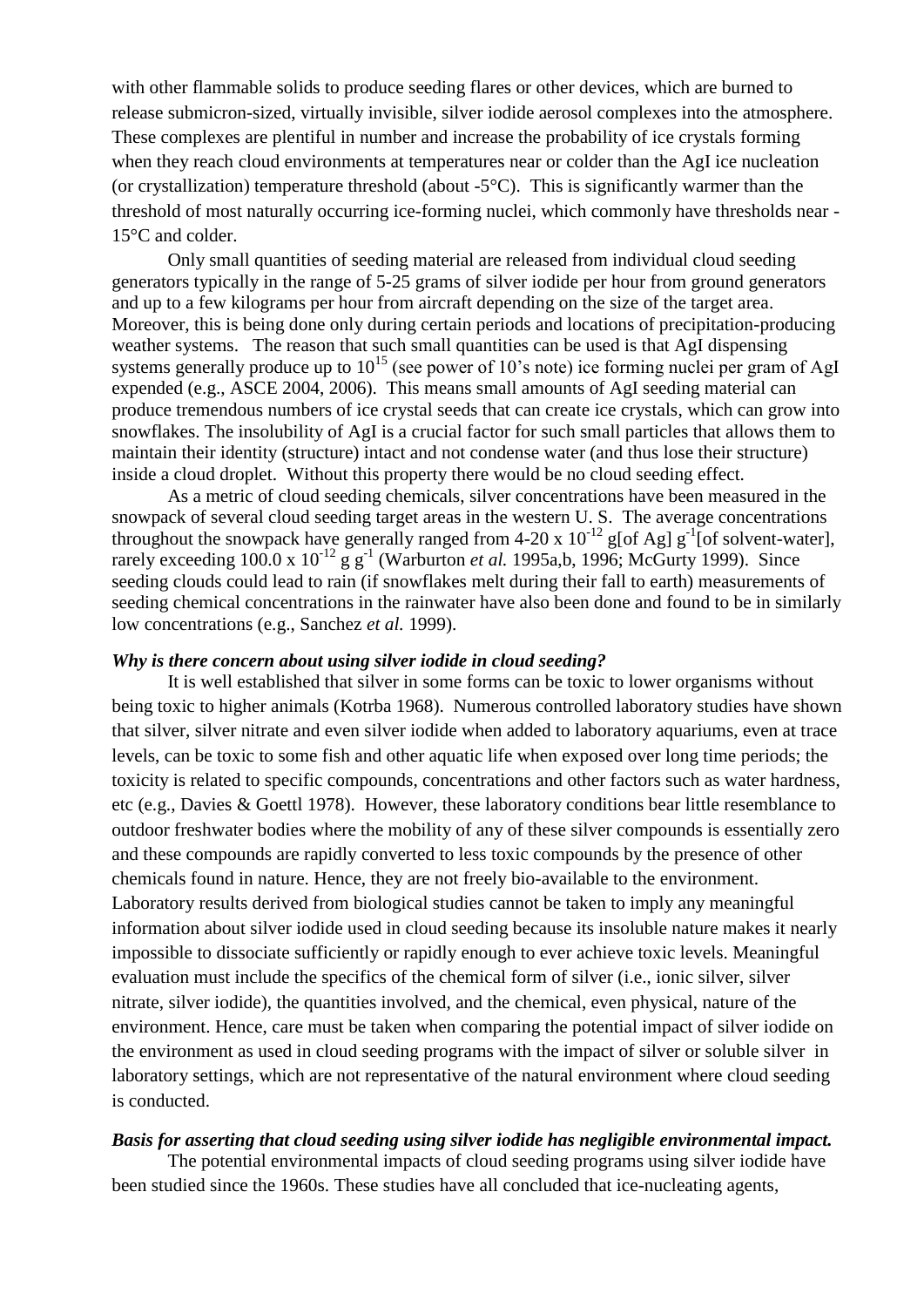specifically silver iodide as used in cloud seeding, represent a negligible environmental hazard, (i.e., findings of no significant effects on plants and animals), (e.g., Cooper & Jolly 1970; Howell 1977; Klein 1978; Dennis 1980; Harris 1981; Todd & Howell 1985; Berg 1988; Reinking *et al.* 1995; Eliopoulos & Mourelatos 1998; Ouzounidou & Constantinidou 1999; Di Toro *et al*. 2001; Bianchini *et al*. 2002; Tsiouris *et al.* 2002a; Tsiouris *et al.* 2002b; Christodoulou *et al.* 2004; Edwards *et al.* 2005; Keyes *et al.* 2006; Williams & Denholm 2009).

The U.S. Public Health Service established a concentration limit of 50 micrograms of silver per liter of water in public water supply to protect human health (e.g., Erdreich *et al.* 1985). The concentrations of silver potentially introduced by modern cloud seeding efforts are significantly less than this level. The literature embodies tens of thousands of samples collected from cloud seeding program areas over a thirty-year period showing the average concentration of silver in rainwater, snow and surface water samples is typically less than 0.01 micrograms per liter. More importantly, these measurements represent the total amount of silver contained in any given sample and are not specific to the form of silver present in a sample. Nevertheless, these measurements show that silver is virtually undetectable in any form in the vast majority of the tens of thousands of samples collected from these areas.

More than 100 Sierra Nevada lakes and rivers have been studied since the 1980's (e.g., Stone 1986); no detectable silver above the natural background was found in seeded target area water bodies, precipitation and lake sediment samples, nor any evidence of silver accumulation after more than fifty years of continuous seeding operations (Stone 1995; Stone 2006). Many of these alpine lakes have virtually no buffering capacity, making them extremely susceptible to the effects of acidification and sensitive to changes in trace metal chemistry. Therefore studies were conducted as part of environmental monitoring efforts to determine if cloud seeding was impacting these lakes. No evidence was found that silver from seeding operations was detectable above the background level. There was also no evidence of an impact on lake water chemistry, which is consistent with the insoluble nature and long times required to mobilize any silver iodide released over these watersheds. Comparisons of silver with other naturally occurring trace metals measured in lake and sediment samples collected from the Mokelumne watershed in the Sierra Nevada indicate that the silver was of natural origin (Stone 2006). Similarly, Sanchez *et al.* (1999) analyzed the chemistry of water bodies and rainwater from samples collected during a summer cloud seeding program in Spain, and determined the silver input from cloud seeding to be indistinguishable from natural inputs. Greek scientists studying the effects on soils, plants and their physiology, atmospheric precipitation, plankton, animals and man, as well as the impact of irrigation and organic matter to AgI leaching from the Greek cloud seeding activities found similar results following the analyses of 2500 soil samples (e.g., Tsiouris *et al.* 2002a; Tsiouris *et al.* 2002b).

#### *Summary*

The published scientific literature clearly shows *no environmentally harmful effects* arising from cloud seeding with silver iodide aerosols have been observed, nor would be expected to occur. Based on this work, the WMA finds that silver iodide is environmentally safe as it is currently being used in the conduct of cloud seeding programs.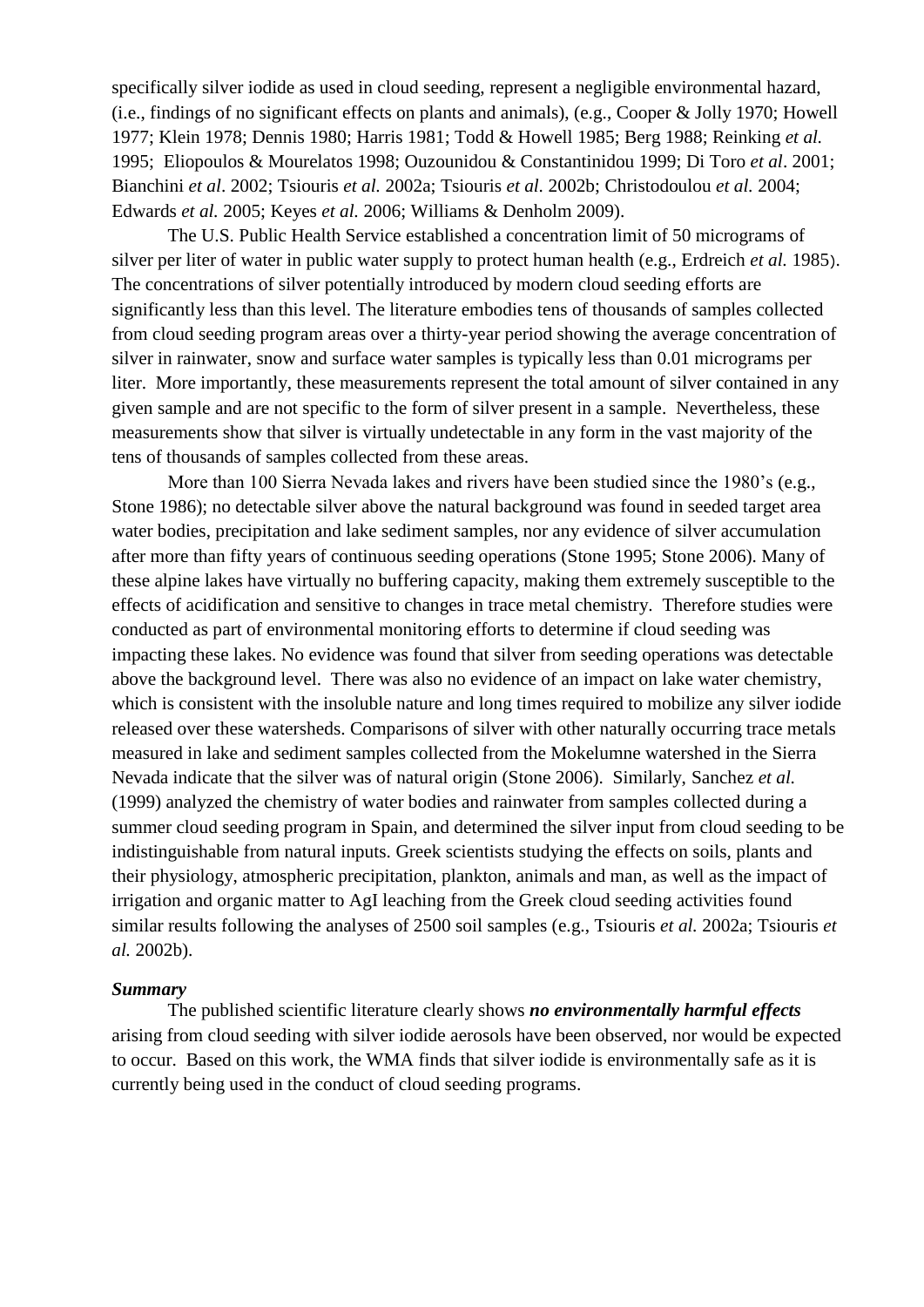# *Bibliography*

- ASCE (2004). "*Standard Practice for the Design and Operation of Precipitation Enhancement Projects*". ASCE(American Society Civil Engineers) /EWRI Standard 42-04, Reston, VA.
- ASCE (2006). "*Guidelines for Cloud Seeding to Augment Precipitation*". 2<sup>nd</sup> Edition. American Society Civil Engineers(ASCE)/EWRI, Reston, VA.
- Berg, N.H. (1988). A Twelve-Year study of environmental aspects of weather modification in the Central Sierra Nevada and Carson Range. *The Sierra Ecology Project,* Unpublished report on file at Pacific SW Res. Station, Forest Service USDA, Albany CA.
- Bianchini, A., M. Grosell, S.M. Gregory, C.M. Wood (2002). Acute silver toxicity in aquatic animals is a function of sodium uptake rate, *Env. Sci. &Techn.*, **36**, 1763-1766.
- Christodoulou, Μ., S. Tsiouris, I. Papadoyannis, F. Aravanopoulos, I. Vlemmas, D. Mourelatos, S. Mourelatos, H.-L. Constantinidou (2004). Determination and impact of silver iodide on terrestrial and aquatic ecosystems of areas where cloud seeding has been applied. *Proceedings of the 7th Panhellenic (International) Conference of Meteorology, Climatology and Atmospheric Physics,* Volume A, 195-203.
- Cooper, C.F., W.C. Jolly (1970). Ecological Effects of Silver Iodide and other Weather Modification Agents: A review. *Water Resources Research,* **6**, AGU, 88-98.
- Davies, P.H., J.P. Goettl, Jr. (1978). Evaluation of the potential impacts of silver and/or silver iodide on rainbow trout in laboratory and high mountain lake environments. In: Environmental impacts of artificial ice nucleating agents. Klein, D.A. (Ed.). Dowden, Hutchinson and Ross Inc., Stroudsburg, PA.
- Davies, P.H., J.P. Goettl, Jr., J.R. Winley (1978). Toxicity of silver to rainbow trout (Salmo gairdneri). Water Res., **12**, 113-117.
- Dennis, A. S. (1980). "*Weather Modification by Cloud Seeding*". International Geophysics Series, **24,** Academic Press, New York, NY, 21-22.
- Di Toro, D.M., H.E. Allen, H.L. Bergman, J.S. Meyer, P.R. Paquin, R.C. Santore (2001). Biotic Ligand Model of the acute toxicity of metals. 1. Technical basis. *Environmental Toxicology and Chemistry*, **20**, 2383-2396.
- Edwards, R., A. Huggins, J. McConnell (2005). "*Trace Chemistry Evaluation of the Idaho Power Company Operational Cloud Seeding Program 2003 to 2005*". DRI Publication #41223.
- Eisler, R. (1996). Silver Hazards to Fish, Wildlife, and Invertebrates: A Synoptic Review, *Contaminant Hazard Reviews*, **32,** Patuxent Wildlife Research Center, U.S. National Biological Service, Laurel, MD.
- Eliopoulos P., D. Mourelatos (1998). Lack of genetoxicity of Silver Iodide in the SCE Assay in vitro, in vivo, and in the Ames/Microsome Test. *Terratogenesis, Carcinogenesis and Mutagenesis,* **18**, 303-308.
- Erdreich, L., R. Bruins, J. Withey (1985). Drinking Water Criteria Document for Silver (Final Draft). U.S. EPA, Washington, D.C., EPA/600/X-85/040 (NTIS PB86118288).
- Harris, E. (1981). "*Environmental Assessment and Finding of No Significant Impact*". Sierra Cooperative Pilot Project, Bureau of Reclamation, Denver, Co.
- Howell, W. E. (1977). Environmental impacts of precipitation management: Results and inferences from Project Skywater. Bull. Amer. Meteor. Soc., **58**, 488-501.
- Keyes, et al. (2006). "*Guidelines for Cloud Seeding to Augment Precipitation"*. 2nd Edition. American Society Civil Engineers, Reston, VA.
- Kotrba, G. (1968). "*The Encyclopedia of the Chemical Elements*", Hampel, C. A., Editor, Reinhold Book Corporation, New York, Amsterdam, and London.
- Klein, D.A. (1978). "*Environmental Impacts of Artificial Ice Nucleating Agents*" Colorado State University, Dowden, Hutchinson & Ross, Inc. Library of Congress Catalog Card Number, 78- 7985.
- McGurty, B. M. (1999). Turning silver into gold: Measuring the benefits of cloud seeding. *HydroReview,* **18**, 2-6.